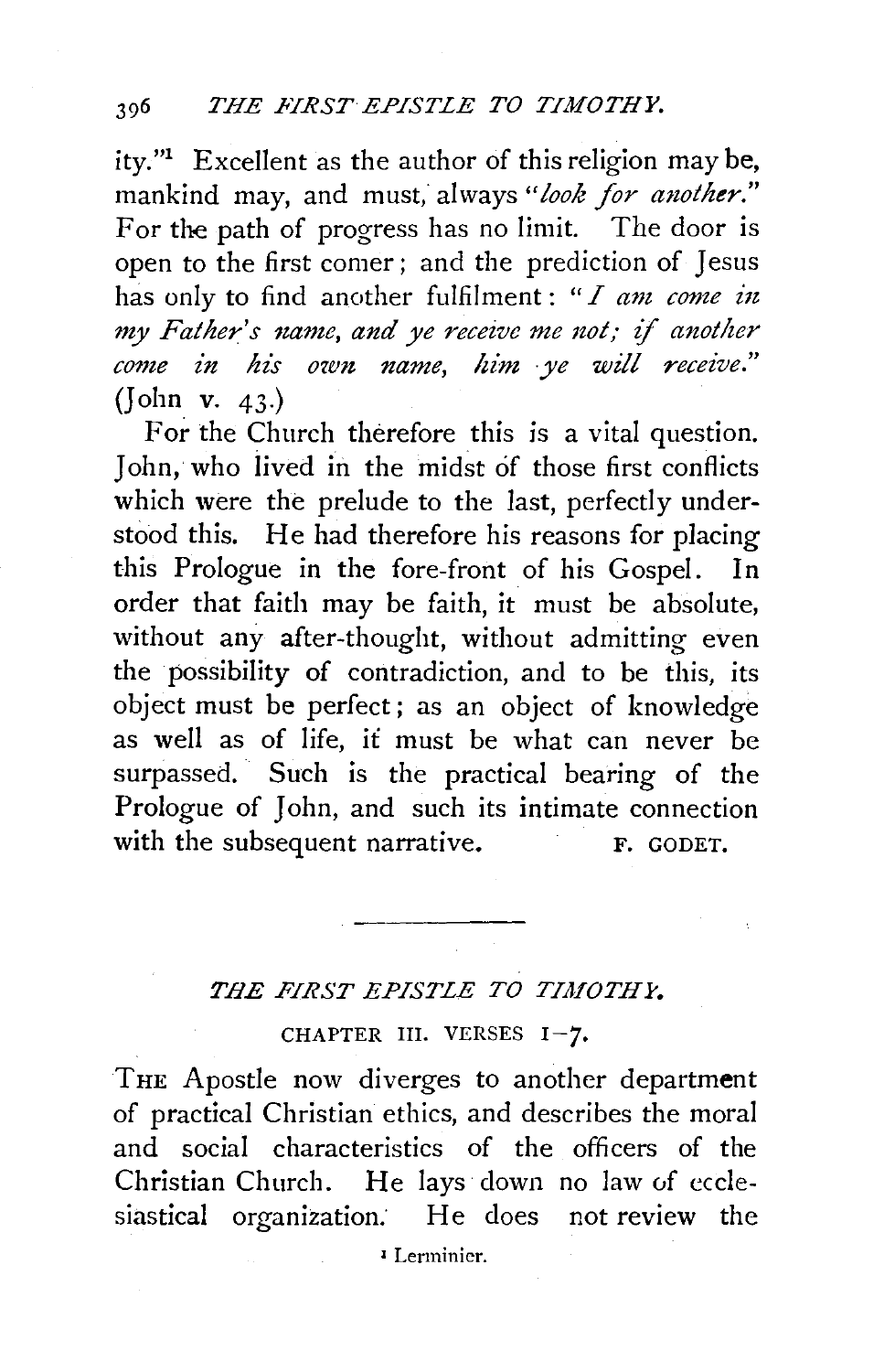origin or significance of these offices. He does not even determine the mode of the appointment or consecration of church officers. All the information we can obtain on these subjects is purely incidental.. The functions of the bishop and deacon are apparently well understood between Paul and his correspondent. I will not discuss from this passage the question of the identity of the office of elder and bishop. The most learned modern scholars, and the most accomplished advocates of the apostolic origin of the episcopal rank, concede the identity, while they suppose that the position of Timothy and Titus mediated between the supreme authority of the Apostles and the office of the pastor, elder, or bishop ; that, as a matter of fact, the *episcopos* of the second century was the representative of the hyper-presbyterial dignity of Timothy and that the transferrence of the name bishop to such an officer was an accidental circumstance. Whether traces of such official hyperpresbyterial rank can be found at any time that can secure for it apostolic approval is a grave and difficult question, which I must not presume to discuss here. The *episcopos* of the Ignatian Epistles may indeed have easily arisen as a "development" from the presbyterial college of earlier days. The "bishop" may have merely confirmed the existence of certain tendencies in human society by which the stronger will and the broader experience of *one* triumphs over the smaller faculties of the *many.* A lamentable disposition in our nature to hand over to another solemn duties which are really laid by God on every one of us has led, under all dispensations, to priest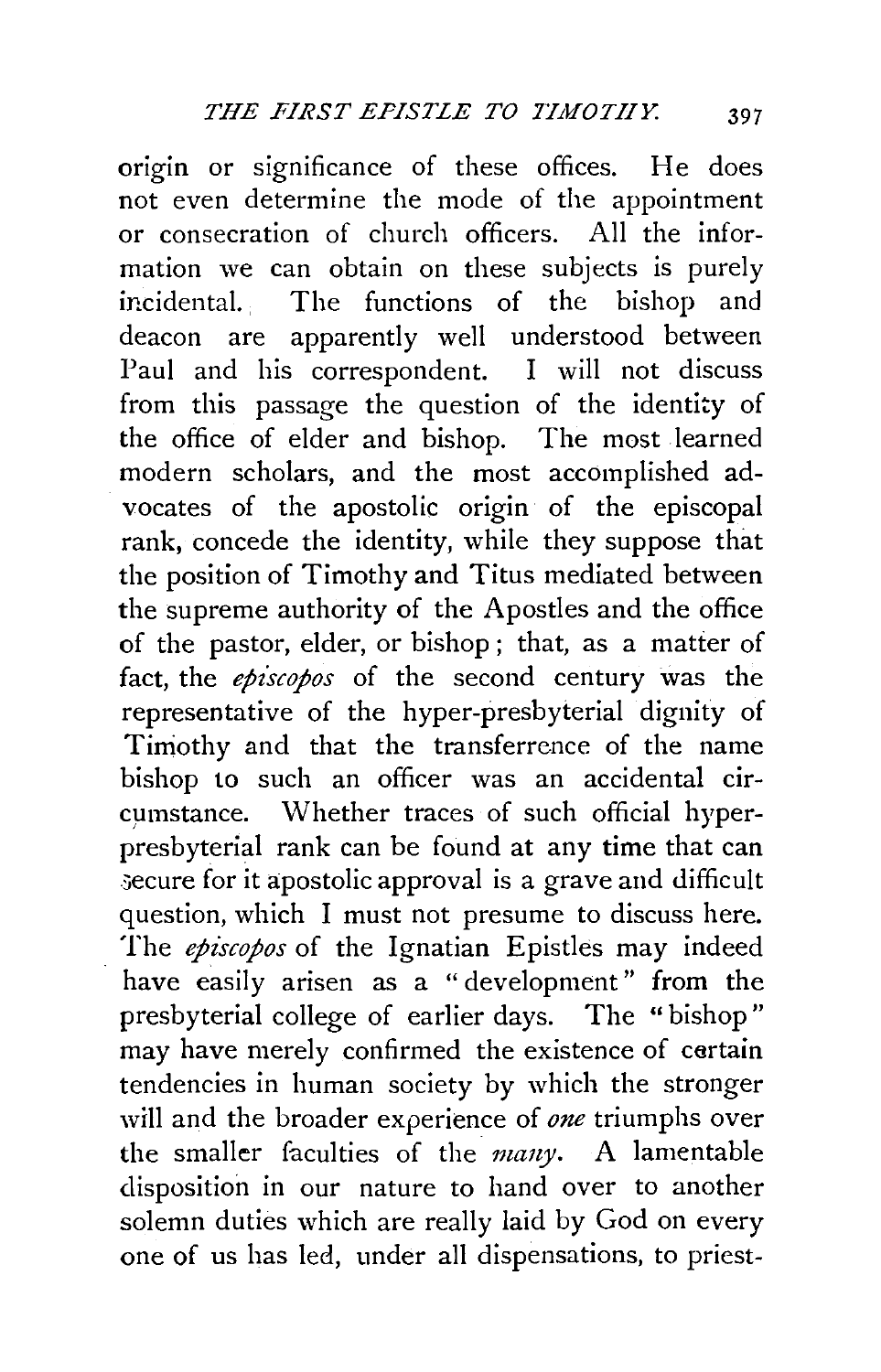craft, and the Christian Church may not have been exempt from the disposition. Granting this, it is easy to understand the growth of episcopal power ; but such an explanation is quite insufficient to justify the pretensions of those who limit the Church of God to episcopally-officered communities. In the close of Paul's ministry it had already become *a faithful sayi1zg,* a well-known and trustworthy remark, one which. covered much ecclesiastical history, and suggests many conjectures, that if *any one seeks* (stretches out the hand to secure) *the office of a bishop* (pastor, elder, or overseer), *he desires a rood work.* The classical usage of the word  $\delta \rho \epsilon \gamma \epsilon \tau a \epsilon$ implies the eagerness with which such a desire is manifested. The chief point to observe is, that Paul admits the office to be a beautiful, honourable, hoble position, involving "*work*" for God and men.

 $Verse$  2.—*It is then*,—*i.e.*, if the saying be a trustworthy *one-1zcedjul that a bishop (i.e,* every bishop) *should be irreproachable,* one who is not blamed and not blameable. The office should never be used as the means of purging away stains upon character.

The next clause has provoked much dispute, Paul says a bishop should be *the husband of one wife*. The  $\delta \epsilon \hat{i}$  does not carry imperative force, so that an  $un$ -married man should not be allowed to occupy episcopal and pastoral functions. This would certainly be inconsistent with  $\bar{1}$  Cor. vii. 7, 32, 33; ix. 5. Ambrose interpreted the passage to mean that a bishop should not be a pluralist, or be changing from one see to another. Many of the Fathers have seen in it a condemnation of second marriages.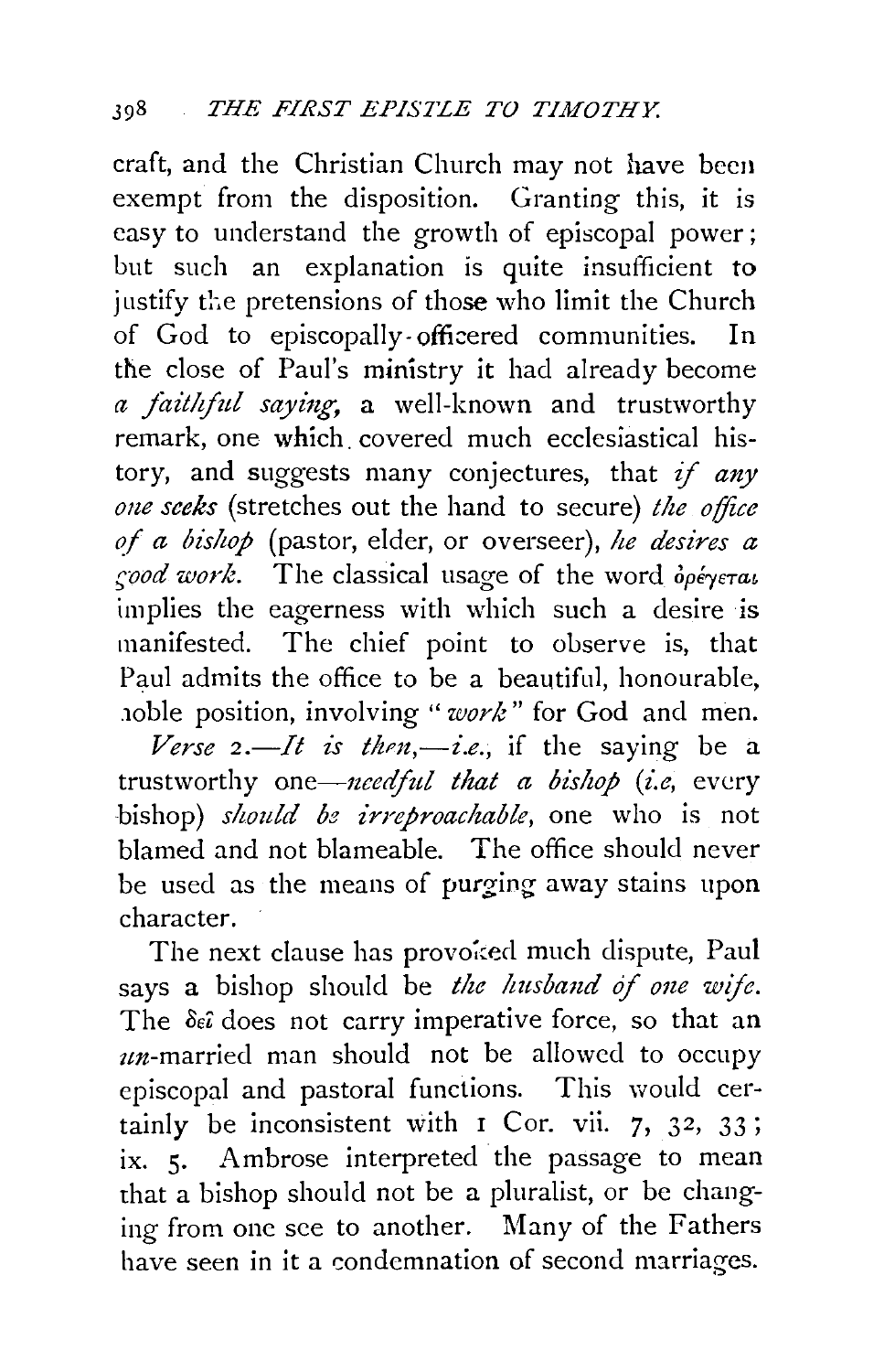The Greek Church has throughout permitted a single nuptial, but regarded a repetition of the marriage relation as a disqualification for the episcopate. Very early in Christian literature, as in " The Shepherd" of Hermas, ii. 4, Tertullian, "De Monogamia," second marriages are condemned as displeasing to the Lord, and supposed to be unsuited to the pastoral functions. This is held by Corneliusa-Lapide, Heydenreich, Leo, Ellicott, and Alford, to be Paul's injunction. It seems, however, that there is no stigma whatever in the Roman, Greek, or Hebrew legislation on second nuptials, and in this very Epistle Paul advises the second marriage of the younger widows. The great Greek interpreters, Chrysostom and Theophylact, give a wider significance to the clause: and the false asceticism involved in the reproach thus passed on a second marriage is inconsistent with the whole spirit of Paul and of the New Testament. Surely the Apostle is here condemning all illicit relations of the sexes, and 'confining the bishop to one wife at a time. It is certain that the great moralists of Greece and Rome opposed polygamy, but the greatest looseness prevailed. Divorce and concubinage were too common to render such a stringent law as this unnecessary.<sup>1</sup> The significance of the advice to pastors is, that in all relations with woman they preserve the most painstaking and scrupulous purity, an inward and absolute modesty of thought and desire. More than this, the bishop is to be *sober.*  The word implies more and other than " total absti-

<sup>&</sup>lt;sup>1</sup> See a long and very careful Appendix on this subject in Fairbairn's "Commentary."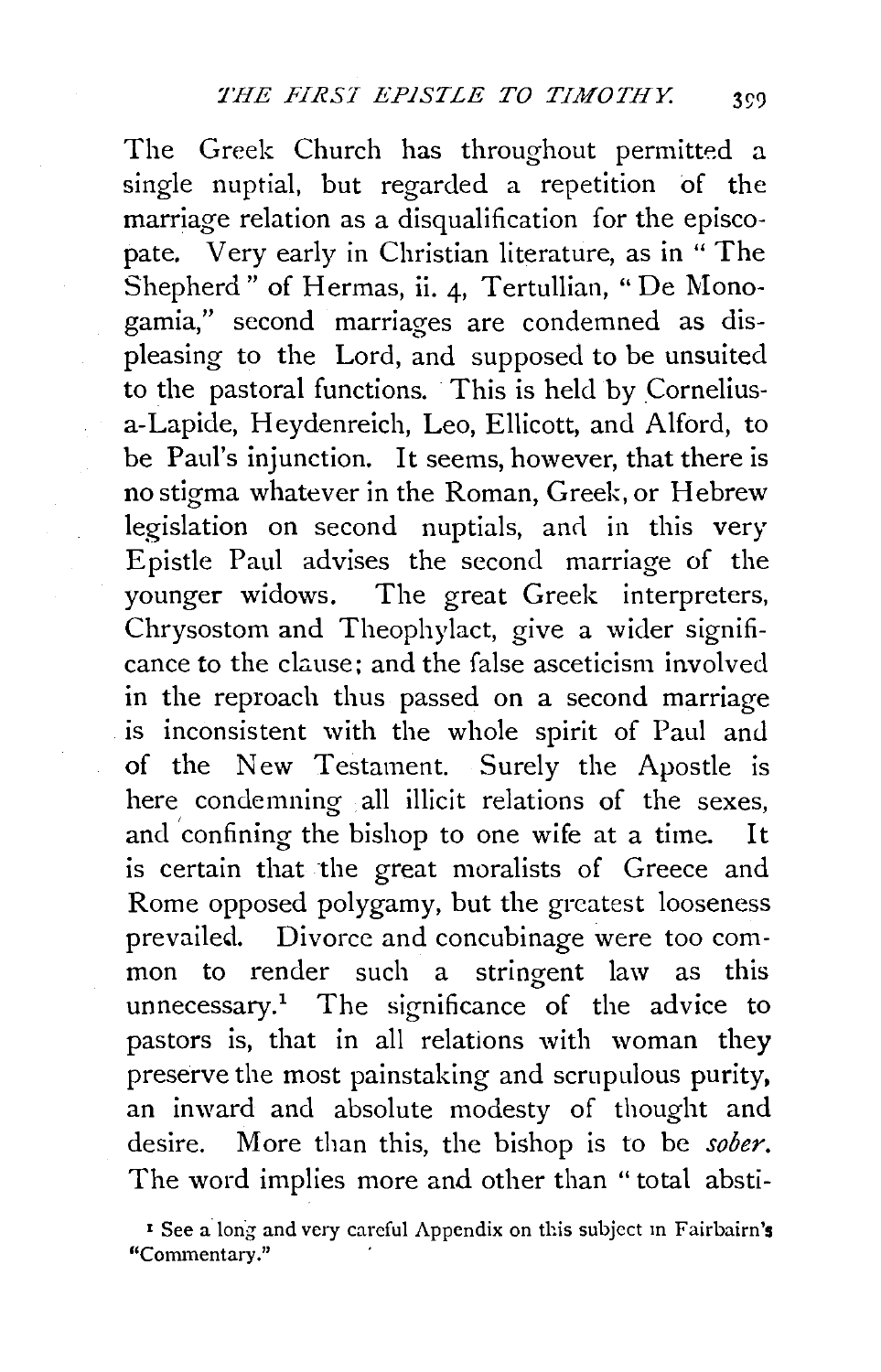nence" from wine; it means self-restraint in all things, having, as Chrysostom puts it, ten thousand eyes, looking, watching everywhere. It urges temperance in pleasures of all kinds. This is sustained by two grand words, σώφρονα, κόσμιον. He must be, or · should be, *sozmd-minded* and *discreet.* The latter word refers to all the outer seeming. "A man," says the Son of Sirach, "may be known by his look, and one that hath understanding by his countenance. A man's attire and excessive laughter and gait shew what he is." *A lover of strangers* was a characteristic of vast importance in the early Church, and it is not valueless now. A pastor is here taught to consider it his function to be kind and unsuspicious to strangers. It is better to be occasionally deceived by a rogue than to harden· one's heart against suffering goodness.

The word διδακτικόν-*apt to teach*-is peculiar to these Epistles; but is easy to translate. Not only should a bishop or pastor be able, but ready to teach. Some are *ready,* but are not *able,* to impart any knowledge. There are others who are able to teach, but are *not* ready, and who shirk their solemn responsibilities to God's Church. The word seems to urge the immense importance of " sanctified common sense " and of the power of instructing others by public speech.

It is important to remember that teaching power may be clearly discriminated from prophetic fire, from burning eloquence and from conspicuous originality. It is, moreover,  $c$ : more importance to a pastor than are these great gifts without it.

Verse 3. *IIápowos* is violent manifestation at ban-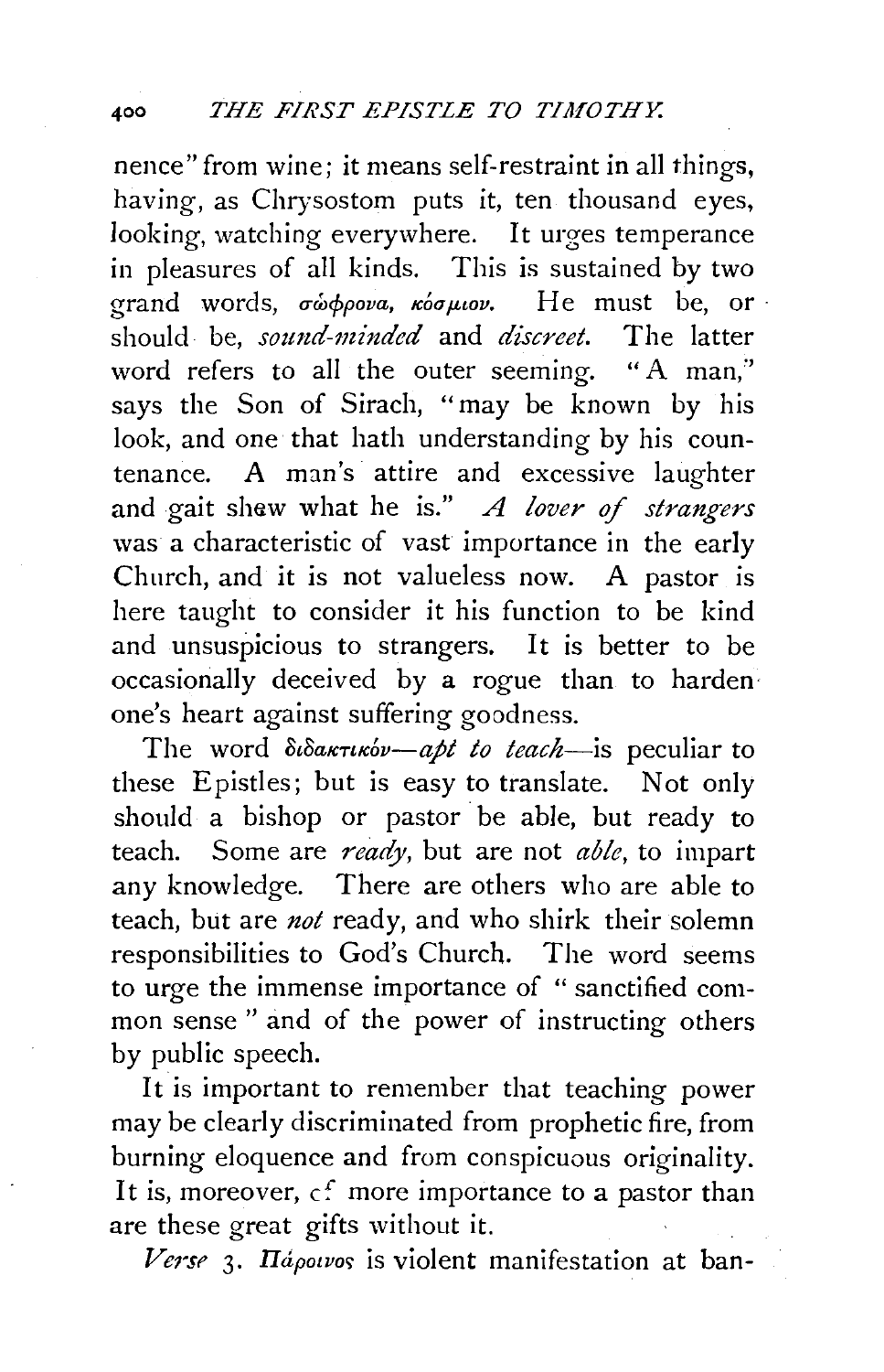quets, the result rather than the fact of drunkenness. Against the riot of the feast the pastor is warned : and, moreover, he is to be *no striker.* There are presbyters who seem on the look-out for tender consciences that they can shock, for little irritabilities that they can vex, for abuses that they can expose, for mistakes which they can hold up to reprobation, for peccadillos which they can harshly criticize. There are good men and true who are perhaps too ready to give an "honest word," "some candid advice," or a "little of their mind," to any casual friend. They can "strike " with fist and sledgehammer, and "stone men with hard words till they die."

It is singular that some of the later MSS. and the Received Text should have here inserted, "not greedy of base gain;" but the clause disturbs the order of the thought, and the idea is involved in *a1>tA.apryupov,* which is introduced later on.

Not only is the bishop to be *no striker*, but he is to be characterized with what has been felicitously translated by Mr. Matthew Arnold as "sweet rea- $\mathit{sonableness}$ ."  $E_{\pi\mathit{teuk}}$  is a readiness to treat others,  $\omega$ s  $\epsilon$ i $\kappa$ os, "as it is fitting." It is the moderation of justice, by tender sympathy with weakness. It is a justice which does not look merely at acts, but also at motives, temptations, and extenuating circumstances. This moderating sweetness of soul is the basis of the " *uncontentiousness,"* which is here recommended.

Freedom from the *love of money* is then declared to be characteristic of the worthy pastor. The word used is discriminated from covetousness. It repre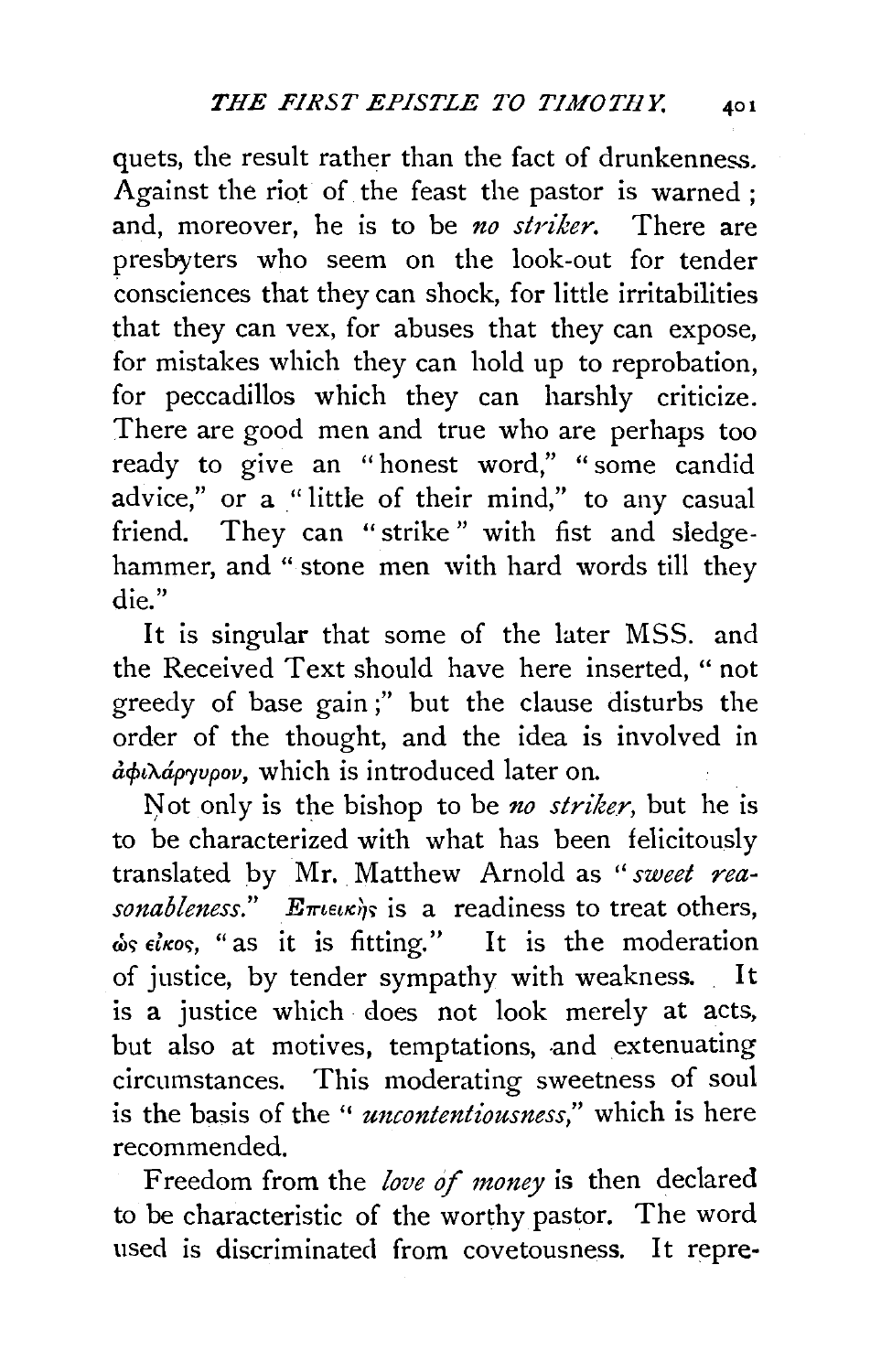scnts a love of that which a man has, as distinct from the strenuous and unscrupulous desire to possess more. Love of the means of securing temporal and secular advantage has wrought untold havoc in the Church.

In *Verse* 4 Paul recognizes the family life of the bishop of the Church, and regards the wise management of his own household as a good test of his fitness to preside over larger and more sacred interests. He must *rule well his own house*, having his *children in subjection with decorum*. The word *children* in subjection with decorum.  $\sigma \epsilon \mu \nu \acute{\sigma} \tau \eta s$  is applicable to the young as well as to the old; though it preserves fundamentally and frequently the meaning of " venerable," or "worthy of reverence." And, verily, dignity is an appanage of childlike innocence ; reverence is due to chastity, and the sanctity of the kingdom of heaven waits around the little children, who are rightly spoken of as  $\sigma \epsilon \mu \nu a$ . The child-life of the pastor's home should suggest the sacredness of a temple and the order of a palace.

*Verse* 5.- For if he knows not how to rule his own *house, how shall he take the charge of the Church of God?* The kind of rule which a bishop is to exercise over the church does not resemble that of a king, but that of a father. A footing of perfect equality with the members of his household was not contemplated. Government of some kind by competent hands is indispensable; and hence the further advice, *Verse* 6, that the ruler should not be *a young* ~onv;rt, a neophyte *(vearfwTov),* a recently convinced or baptized person, newly planted in the vineyard of God. This suggestion offers a note of warning to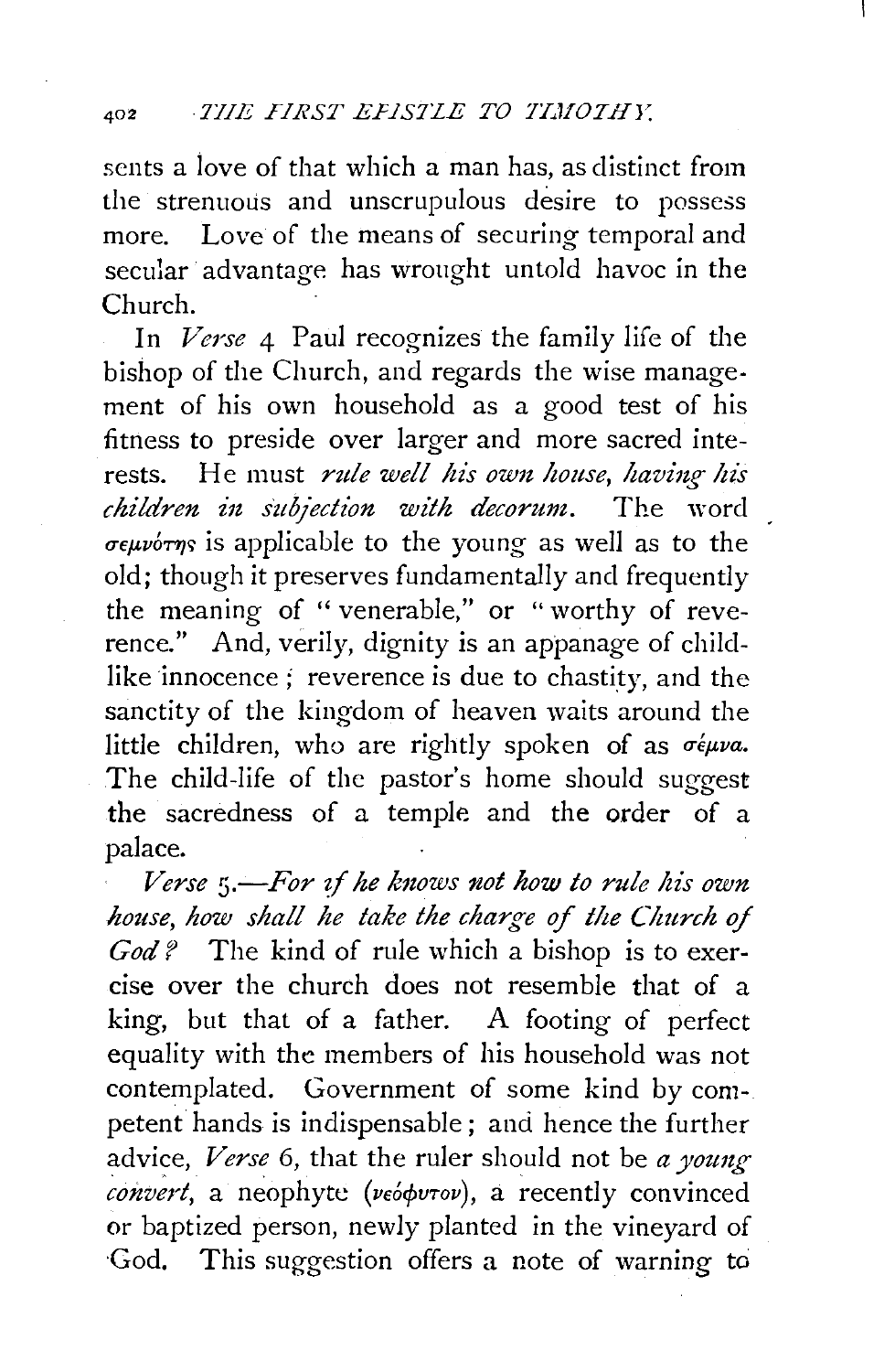those who hurry the enthusiastic convert into positions where experience of life and much practical self-culture and knowledge of men are at least of equal value with the warm heart and the ready tongue. The reason is, *lest*, stupefied, beclouded, puffed up with pride, such an one fall into the judge*ment of the devil.* The "judgment" here spoken of refers to the Divine condemnation passed upon the devil. The condemnation or commination *by*  the devil (though a possible translation) would be a ground of praise rather than blame. The  $\kappa \rho \hat{\iota} \mu a$  is elsewhere referred to God, and has "the genitive of the object " as its appropriate regimen. I conclude, with Meyer, Ellicott, Bengel, and others, that the special fault and awful doom of the devil himself are here thought to be impending over a neophyte tempted by office to spiritual pride.

 *7.—A positive characteristic is now referred* to; the bishop *should, on the other hand, have a good* report or *reputation among those who are without* the Christian Church. The world, which is a poor judge of . doctrine and hopelessly misunderstands the mysteries of the faith, miscalculates motives, and cannot estimate the real weight of religious thought and hope, often judges most·accurately of character. That candidate for spiritual functions should be preferred whom non- christian society extols as honest, sincere, pure, and manly. *Lest,* continues the Apostle, *he fall into reproach, and into the snare* of *the devil.* If the two words, "reproach" and " snare," both refer to the devil, as some have argued, we should once more have the difficulty that the reproachful accusations of the devil